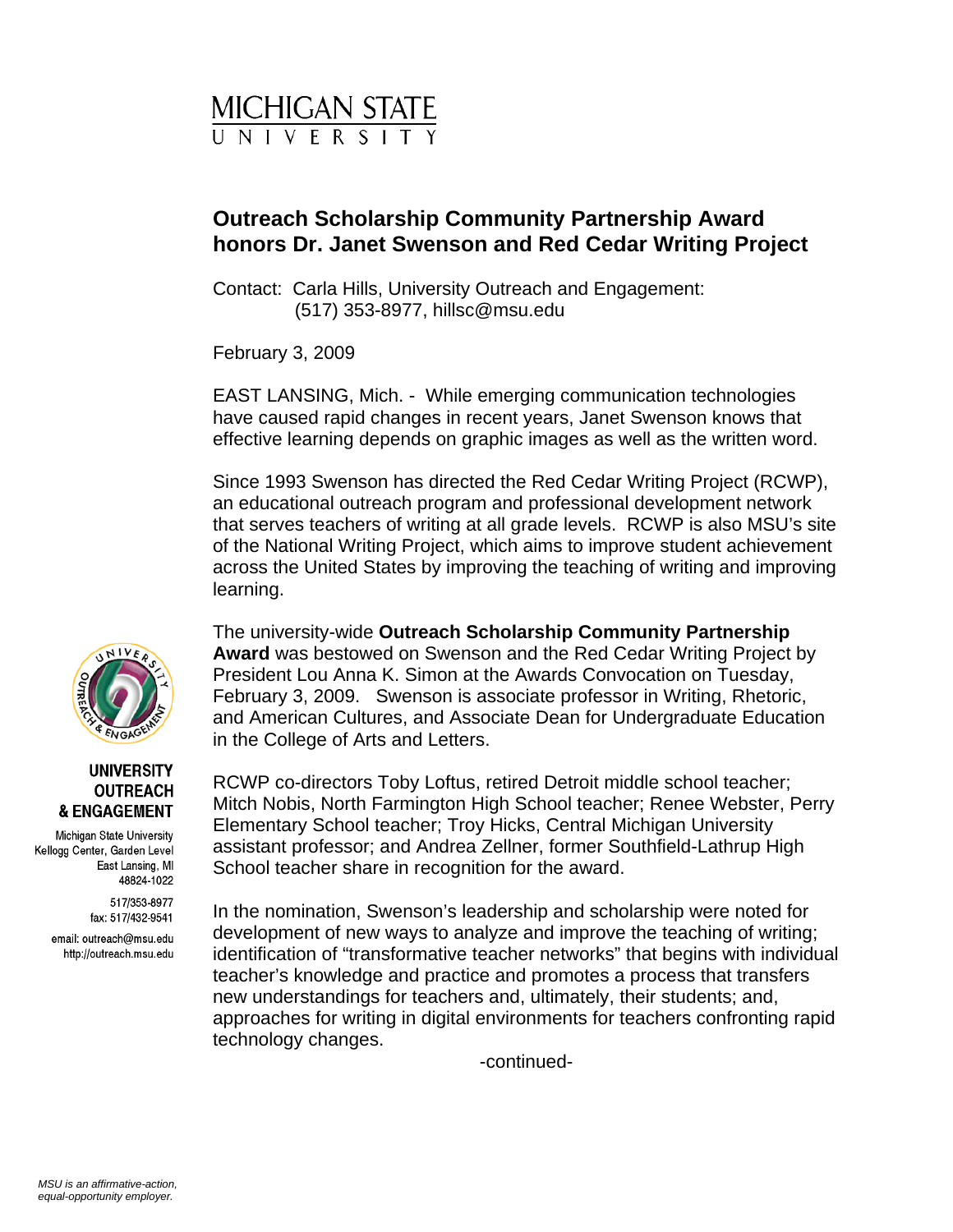"Engaging teachers of writing in their own professional development is a rewarding experience," Swenson said. "We have a vibrant, enthusiastic team and we continually challenge each other to determine the most effective methods of teaching writing. We strive to identify what professional preparation best equips teachers to facilitate the continual development of writers. It is an honor to share the award with colleagues who are dedicated writers and teachers of writing."

During the past 16 years Swenson and RCWP's efforts have focused on improving the teaching of communication, in both written and visual forms.

"What sets RCWP apart is their willingness to meet the needs of local schools within local contexts, and the results of RCWP's research, scholarship, and service have had a significant impact on our teachers' teaching as well as our students' writing," said Sue Stephens, coordinator of curriculum and instruction for the Shiawassee County Regional Education Service District.

 Swenson's enthusiasm has resulted in the development of a wide array of RCWP auxiliary projects, facilitating more than 100 programs for teachers, students, and community members annually. Among them:

*Spartan Writing Camp*, which attracts more than 300 elementary school students each summer;

*Dine and Discuss Book Club*, where local teachers gather socially to discuss professional visits;

*Teachers as Writers*, a peer response group meeting for teachers who wish to continue developing as writers; and,

*Greenrock*, a residential writers' camp for high school students.

In 2007, RCWP planned, developed, delivered, assessed and revised 113 programs that served approximately 1,900 participants.

Ken Winter, former editor and publisher of the Petoskey News-Review and a current political science and journalism adjunct instructor at North Central Michigan College, said, "The Red Cedar Writing Project has brought a new and higher professional level of lifelong learning to northern Michigan that otherwise would not exist."

-continued-